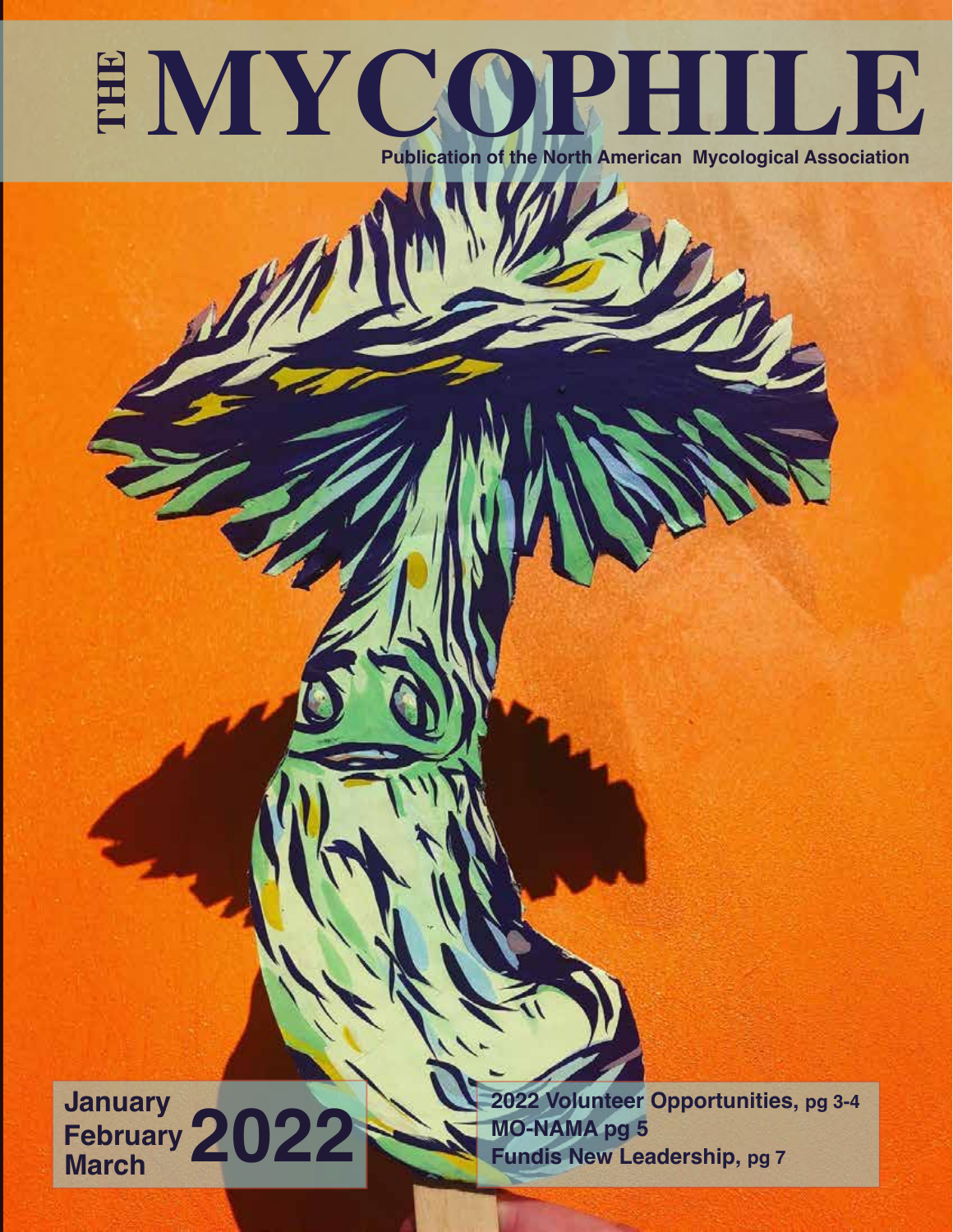### **President's Letter by Trent Blizzard and Volunteer Opportunities**

Thank you for nominating me to be President of NAMA this year. I am honored and look forward to serving. A big thanks goes to my predecessor, Barbara Ching, who left very big shoes to fill. Also, thanks to a few more volunteers who are going to step out of their roles in 2022 after several years of faithful service: Foray Committee Chair Sam Landes, *Mycophile* Editor Karen Monger, and Publications Coordinator Steve Trudell. You all have helped this volunteer organization more than most people know. We appreciate you and hope you will stay involved.

As I think about my first President's letter, I wonder what NAMA means to you? What do you want to get out of your membership? Put another way: why did you join and why do you stay involved?

I have spoken to many longtime members during my first week as NAMA president, and am hearing many similar answers:

- **Forays:** I want to attend and enjoy great forays.
- **Education:** I want to learn more about the topic I love.
- **Support:** I want to support the profession and hobby of Mycology.
- **Relationships:** I want to maintain and develop relationships with like-minded people.
- **Mushrooms:** I love mushrooms.

Do any of these ring true for you? Is there something missing from the list?

This is an easy answer for me: relationships. True, I love the mushrooms, seek the education, attend the forays and support the whole endeavor. But, lasting friendships are what make my world go

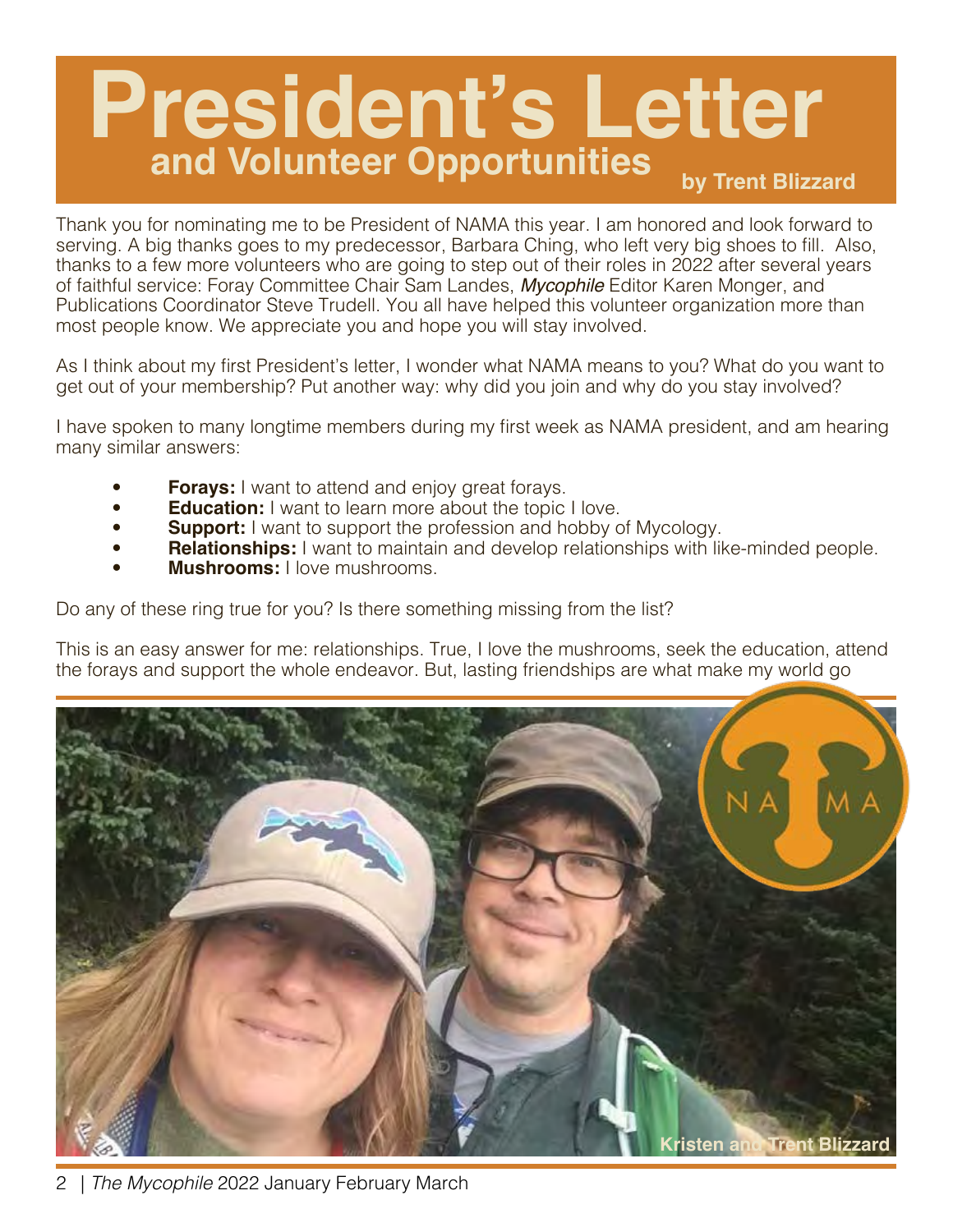'round. Connectedness is what I crave, especially this day-and-age when our world seems to have grown splintered. Real, meaningful connections - not just Facebook likes and Instagram updates.

Mushrooms have a unique way of connecting us. A shared language. A shared passion. When two people share a passion, it creates a bridge where there had been a chasm. Through my love of mushrooms, all of a sudden, I find myself connecting and relating to people that I may have avoided, overlooked or just not had the opportunity to know. I can't help but think our world would be a better place if we shared more passions together. Especially the passions that are indifferent to our differences.

Are you searching for meaningful connections and relationships? If so, please allow me to make a suggestion: volunteer! Join a small committee of like-minded people. Meet virtually on a regular basis and accomplish a few goals together. Be a leader through service. Build a team, overcome obstacles, communicate, compromise and collaborate.

If these ideas excite you, please, act on that excitement right now. NAMA has about 12 teams, which we call committees; as a member, you are free to join them and use them to connect to more like-minded humans across the continent. Please email [president@namyco.org if](mailto:president@namyco.org) you have any questions or to express your interest. We could use your help in 2022 and beyond!

## **NAMA Volunteer Opportunities**

Get more involved with our community and make a difference in the world. We really could use your help! If any of these opportunities interest you, please contact Trent directly via email at [president@namyco.org.](mailto:president@namyco.org)

**Foray Committee Chair:** This important role has been aptly filled by Sam Landes for the last 6 forays. This Committee Chair not only helps us select the foray location, but also guides a whole committee of individuals that produce the annual affair.

#### **Visual Arts Committee**

The Visual Arts committee is actively seeking an individual with photography skills. Work with our team to coordinate arts-related sessions at the annual foray. Help oversee art contests and be the point-person for photography related opportunities.

#### **Culinary Arts**

Seeking hungry mushroom lovers who want to share their culinary expertise. Let's get beyond just sharing recipes and start teaching the world how to feature Kingdom Fungi in entrees, appetizers, desserts and even cocktails. Must be ready to organize food-centric events at our annual foray and write articles for the Mycophile.

#### **Facebook Fan**

The Marketing Committee seeks a rockstar to oversee our Facebook presence. Must be social -media savvy, play well with Instagram and be committed to fostering helpful discourse. Should know the difference between a page and a group. Let's connect and see if you are a good fit!

#### **Desperately Seeking Web Help**

The Website Committee is searching for individuals who can help update our awesome [na](http://www.na-myco.org)[myco.org website. We have a lot of content that needs freshening up! Plus, we are eyeing a](http://www.na-myco.org)  major revamp in the future.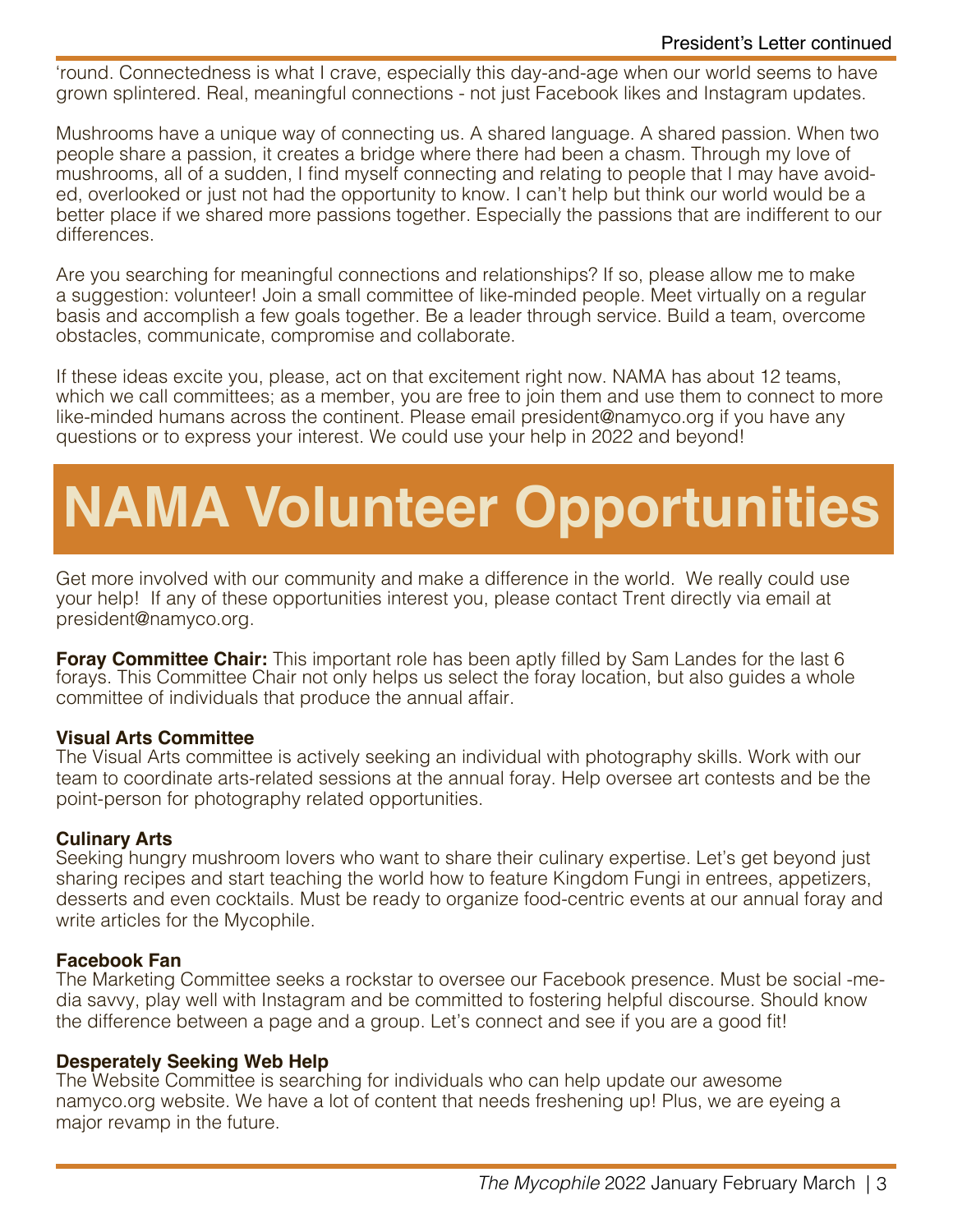#### **Grow It If You Know It**

The Cultivation Committee is seeking a few enthusiastic cultivators to help spread the spores. Must be ready to help provide educational programming, newsletter articles, and answer questions from budding cultivators.

#### **Financial Savvy Advisor**

The Financial Committee seeks a few folks with money smarts who will help us manage the endowment, budget and generally keep all our financial ducks in a row.

#### **Let's Teach the Kids**

The Education Committee wants to get children involved in mycology. Help create ideas, activities, and curriculum to share fungus with the "youngus amongus."

#### **Medicinal Mushroom Committee**

The medicinal mushroom committee needs a few folks enthusiastic about the medicinal qualities of mushrooms. Please be ready to help write articles and organize educational opportunities.

## **NAMA On the Cusp By Dave Layton, NAMA 1st Vice President**

My older son never had much interest in fungi other than hunting morels, so I was pleasantly surprised when he started telling me about the wonders of mycorrhiza and how fungi are responsible for the existence of all life on earth. He'd just watched *Fantastic Fungi* on Netflix. I chuckled that he was now relating to me with amazement things I'd told him decades ago. It's not what is said but rather how, who and when it's said that makes all the difference. and that's fine with me.

The important thing is that there is an awareness of fungi in America that is far beyond what it has ever been, and NAMA is poised to be at the forefront of that awareness, if NAMA members are willing to work to make NAMA everything it could be. NAMA is on the cusp of capitalizing on Americans' new-found interest in fungi, but we're also in danger of having little to offer when people come seeking information, guidance, and support. Our members have a wealth of knowledge, wonder, and history to share. We also have an organizational structure, committee system, and an amazing foray all designed to share our knowledge and wonder, but we will have too little to offer if we fail to find members who are willing to take the effort to fill that structure. Right now too many of

our working committees are lacking membership and some are lacking leadership.

NAMA President, Trent Blizzard, shares where NAMA most needs support in his message. Please think seriously about what you can do. Trent also talks about relationships being the most important thing to him about NAMA. I confess that until now I really only knew Barbara Ching who is also from Iowa, but in the past few months I've started to meet others which I'm finding to be quite enjoyable. I'm excited about working with all these folks and meeting them at the National foray in Missouri this year. In a couple years I'm sure that the relationships I make will be the most important aspect of NAMA for me too. Indeed, building relationships will be key to a successful future for NAMA.

So once again I say NAMA is on the cusp of doing important things for our world by protecting, promoting, and preparing it for the wonders of fungi. So what is NAMA? It's every person reading this newsletter. And if every one of you asks a board member "How can I help?" we'll learn a little more about you and give you a personalized answer. It's time for all of us to seize the day together!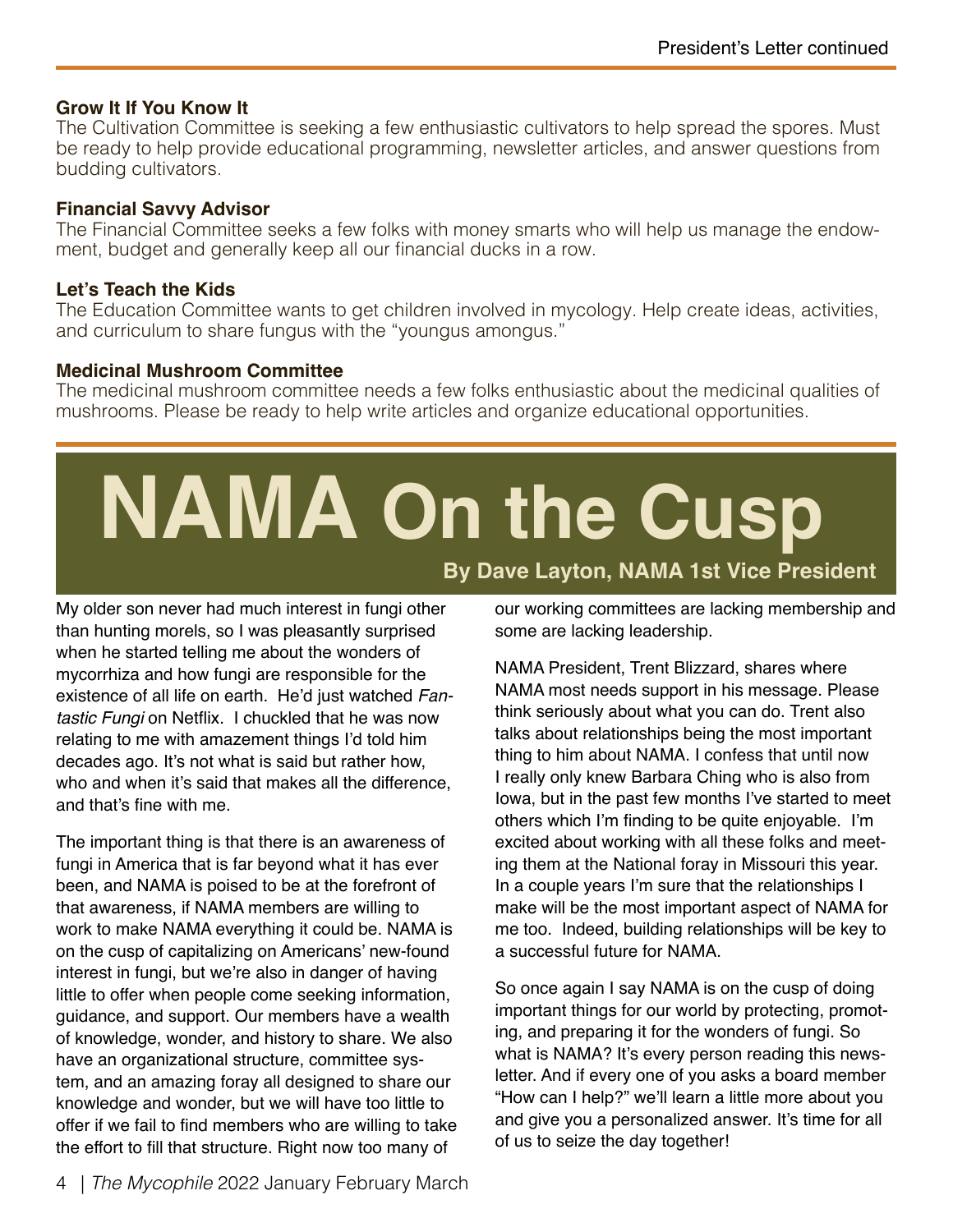## **MO-NAMA 2022**

#### **September 29 through October 2 2022**

#### **Trout Lodge, Potosi, Missouri**

Put these dates on your calendar NOW! This fall there will be a fabulous NAMA Annual Foray, in partnership with MOMS.

You may ask, what is MOMS? It is the [Missouri](https://momyco.org/)  [Mycological Society](https://momyco.org/) lovingly called MOMS, a proud NAMA-affiliated club that engaged in extensive planning for the 2020 Annual Foray. But we all know what happened then… So, the last weekend in September 2022, MOMS will get the chance to show you around our neck of the North American woods! Here's the MOMS website: <https://momyco.org/>

Missouri is a large state with diverse natural habitats, so MOMS consists of 5 dynamic chapters with over 400 members total. Our club takes pride in offering lots of forays, monthly educational Zoom meetings and many other events, including an annual winter luncheon, mushroom dinners at restaurants, our spring Morel Madness, our summer Sweat and Chanterelles**,** and so much more. You can bet that MOMS will bring that energy, enthusiasm and organization to the NAMA Annual Foray!

NAMA's 2022 Annual Foray will be held at the Trout Lodge YMCA in Potosi, Missouri, a sister property to last year's Snow Mountain Ranch in Colorado, located about 1 ½-2 hours from St Louis. **Transportation from the airport will be available!**

[From the Trout Lodge website: https://gwrym](https://gwrym-ca.org/locations/ymca-trout-lodge)ca[.org/locations/ymca-trout-lodge ".](https://gwrym-ca.org/locations/ymca-trout-lodge).. just 90 minutes from St. Louis, is a family-favorite nonprofit resort with a whole host of amenities and facilities, all within walking distance from one another. Everything is nestled into gently rolling

#### **by Maxine Stone and Kathy Yerich**

forest-covered hills beside a beautiful lake."

This is a picturesque and comfortable facility for NAMA to convene, featuring 60 guest rooms, all with gorgeous lake views. Inside the lodge is a reading lounge, television in the lounge area and board games. The large outside deck has seating, tables and ping-pong tables. They provide soap, towels, bedding and housekeeping services. Pack 'N' Plays, hairdryers, irons/boards and mini-refrigerators are available upon request at the front desk. Handicapped-accessible rooms are available and can be reserved upon request.

There are also ten lake-view and ten forest-view cabins that feature accommodations for up to ten people, each with a fireplace, couch, table and chairs, screened-in porch, crib, microwave and mini-refrigerator. There is Wi-Fi throughout the grounds of the resort, but there are no televisions in the rooms or cabins.

There is a lot to do when not mushroom hunting and/or for partners who choose not to hunt mushrooms. Horseback riding, zip line, water sports, games galore, and so much you'll need to look at their website to find out. There's also a lot to do in the surrounding area, including a nice winery, antique shops, golf, Elephant Rocks, Tom Sauk Mountain, Minna Falls, Johnson Shut-ins and lots more.

Our forays will take place in the middle of the [Mark Twain National Forest.](https://www.fs.usda.gov/mtnf) With 1.5 million acres of public land, over 750 miles of trails and 350 miles of perennial streams; Mark Twain National Forest has everything you could think of for wonderful mushroom hunting. Miles and miles of trails wind through the various sections that are perfect for hiking and mushroom hunting — and we definitely are here for the mushrooms!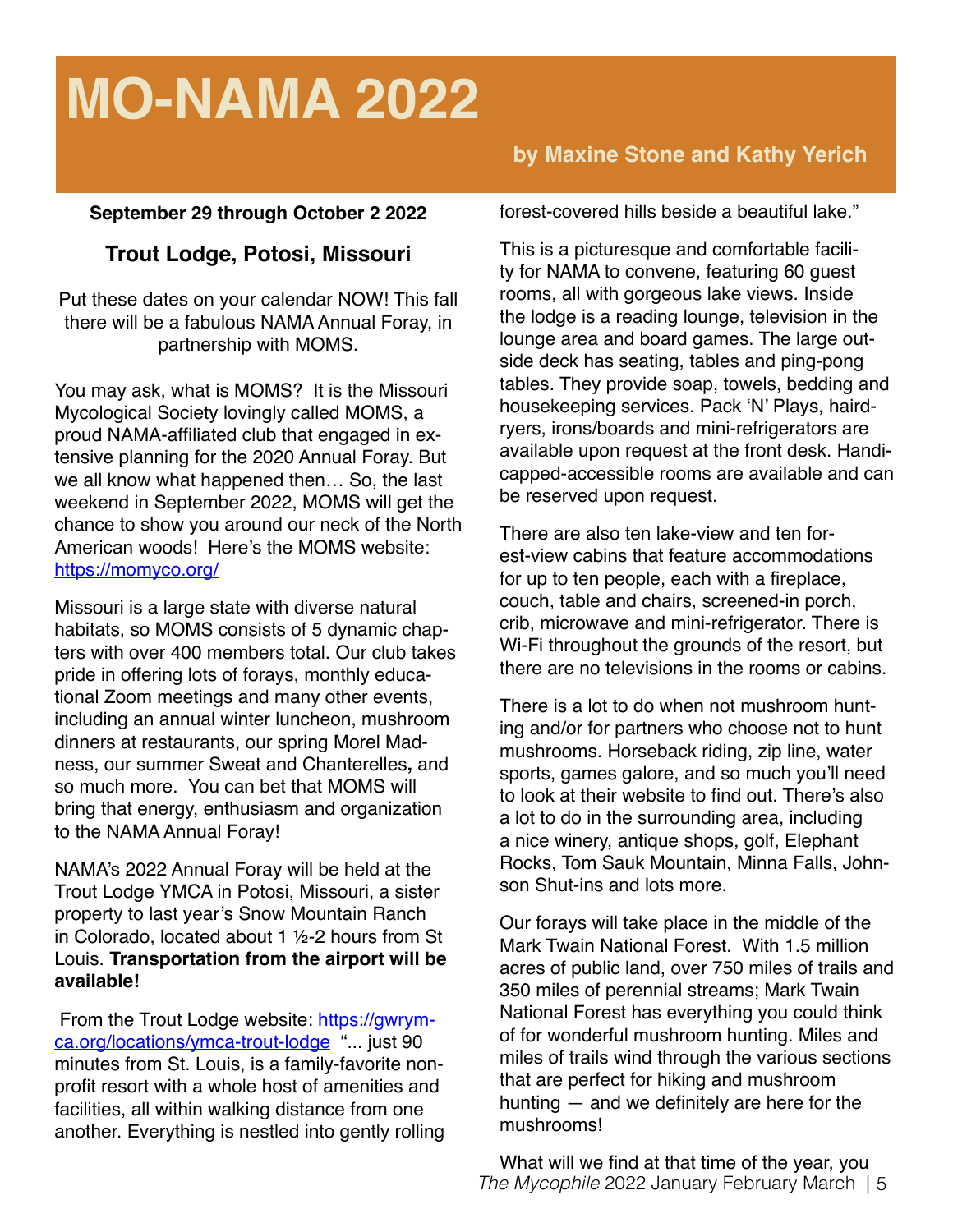### **MO-NAMA 2022 continued**

ask? Here's a list provided by venerable NAMA member, renowned author and south-central North American mycologist and President of the NAMA-affiliated [Arkansas Mycological Society](https://encyclopediaofarkansas.net/entries/arkansas-mycological-society-3814/) Jay Justice who, along with NAMA Institutional Trustee Dr. Andrew Methven, will serve as one of TWO Chief Mycologists! These engaging, brilliant people both have extensive experience as Chief Mycologists for MOMS and NAMA going back many years and we are fortunate to have both confirmed to lead this event.

The area abounds in delicious edible fungi, including the following species:

- Ringed Honey Mushroom (*Armillaria mellea*) and the Ringless Honey Mushroom (*Desarmillaria caespitosa*)
- Chicken of the Woods (*Laetiporus sulphureus)*
- Lion's Mane (*Hericium erinaceus*) and the Comb Tooth (*H. coralloides*)
- Beefsteak Fungus (*Fistulina hepatica*) (good chance of finding some specimens of this fungus)
- Hedgehog Mushrooms (members of the genus *Hydnum*) we have several species of this genus in MO.
- Lobster Mushroom (Hypomyces lactifluorum)
- Blewit (*Lepista nuda*)
- Hen of the Woods (*Grifola frondosa*) maybe! might be a bit early for Hens…
- Oyster Mushroom (*Pleurotus ostreatus*) most definitely
- Cauliflower Mushroom (*Sparassis spathulata*) good chance of seeing some of these
- Black Trumpets (*Craterellus fallax*) there is a fairly good chance of some of these being found
- Chanterelles(*Cantharelluscinnabarinus* and/or *C. corallinus*, *C. lateritius"* and also *Craterellus ignicolor)*
- Puffballs (*Lycoperdon pyriforme*, *L. perlatum*, *Calvatia cyathiformis*, *C. craniiformis)*

Of course, we will also be on the lookout for many other mushrooms, including but not limited to the following:

- Boletes, perhaps including *Imleria pallida*, *Butyriboletus frostii*, *Boletus curtisii*, *Aureoboletus innixus*, *A. auriporus*, *Leccinum longicurvipes*, *Strobilomyces spp.*, *Tylopilus* and *Xanthoconium spp*.

- Coral Fungi such as *Artomyces pyxidatus*, various species of *Clavaria*, *Clavaridelphus* and *Ramaria*
- Puffballs *Lycoperdon pyriforme*, *L. perlatum*, *Calvatia cyathiformis*, *C. craniiformis*

- Milky Caps (*Lactarius*) – several species including *L. paradoxus* and *L. chelidonium* as well as *L. imperceptus* and *L. chrysorrheus*

- *Amanita* species, including *Amanita polypyramis*, *A. brunnescens* (the American Blusher) (members of the *A. amerirubescens* complex) and the Yellow Blusher (A. flavorubens)

- Among the more rarely encountered fungi we will hope to find and learn are *Pluteus mamillatus,* a *Pluteus* with a partial veil and *Podocypha aculeata,* which is known in the central United States but not often encoun- tered in other areas

Look for more details and registration info coming by the first of May. So please save the dates and plan to join us for MONAMA 2022!

Questions and suggestions are welcome! Please contact NAMA's MOMS Liaison, Maxine Stone, at [VeryMaxine@aol.com](mailto:VeryMaxine@aol.com) or NAMA Foray Chair Sam Landes at [treasurer@gamushroomclub.org](mailto:treasurer@gamushroomclub.org)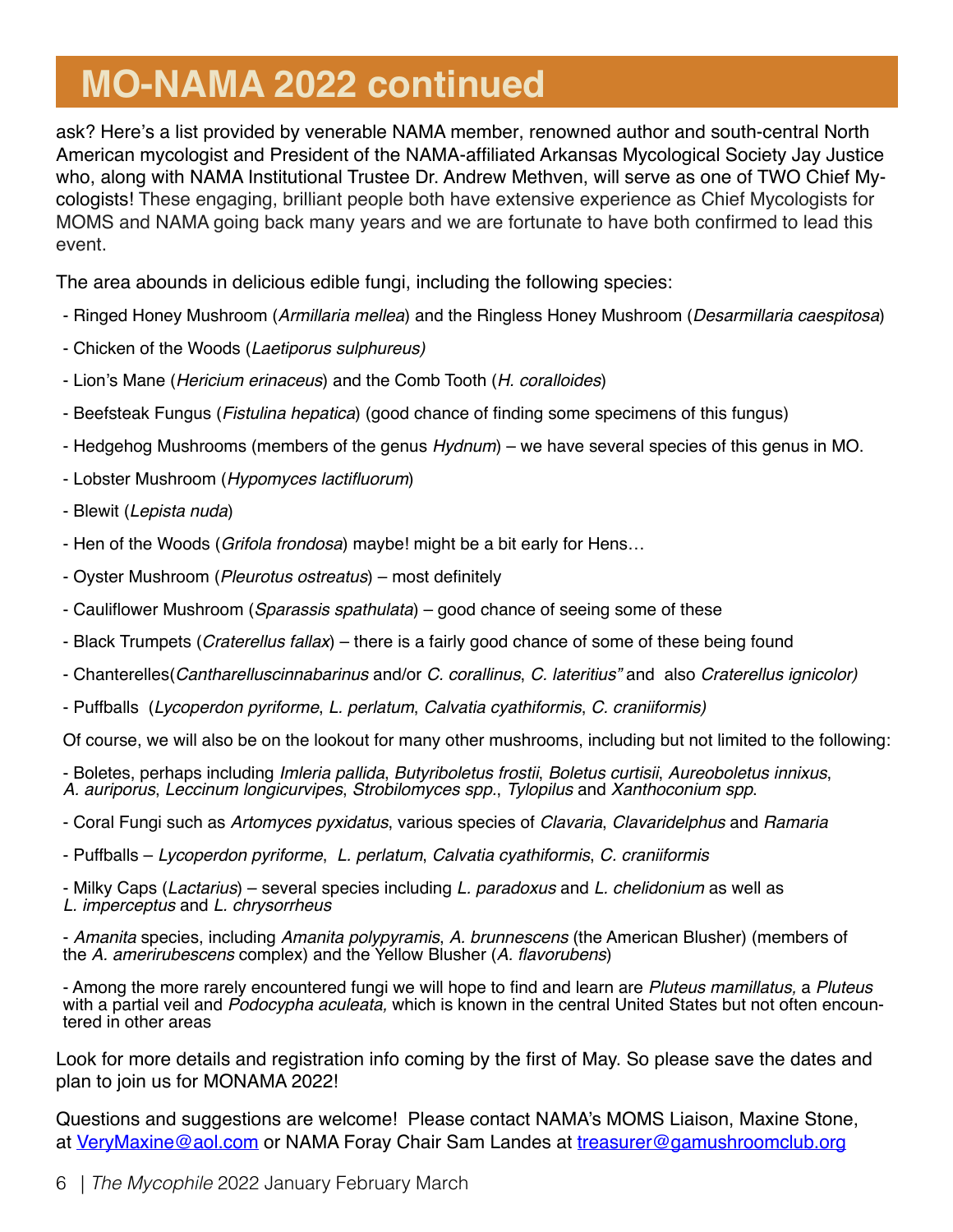

By Gabriela D'Elia

[Fungal Diversity Survey, aka FunDiS i](https://fundis.org/)s excited to announce a new leadership team in 2022. Ken Buegeleisen is the new President of the Board and Gabriela D'Elia is Director of FunDiS. Both Ken and Gabriela are also involved in the leadership of NAMA-affiliated clubs. Ken is the Treasurer of [Sonoma](https://www.somamushrooms.org/)  [County Mycological Association,](https://www.somamushrooms.org/) as well as the treasurer for FunDiS. Gabriela, who began with FunDiS as volunteer [Deep Funga](https://fundis.org/resources/blog) 





[Blog Editor,](https://fundis.org/resources/blog) is also Vice President of [Mush](https://www.utahmushrooms.org/)[room Society of Utah](https://www.utahmushrooms.org/) and FunDiS Local Project Leader for [Northern Utah Funga.](https://www.utahmushrooms.org/post/northern-utah-funga-project-intro)

FunDiS was co-founded by Bill Sheehan and Stephen Russell as a non-profit organization focused on community science. Established in 2017 as the North American Mycoflora Project, Inc., the organization originally focused on creating a complete funga for North America – a comprehensive description of the continent's macrofungi.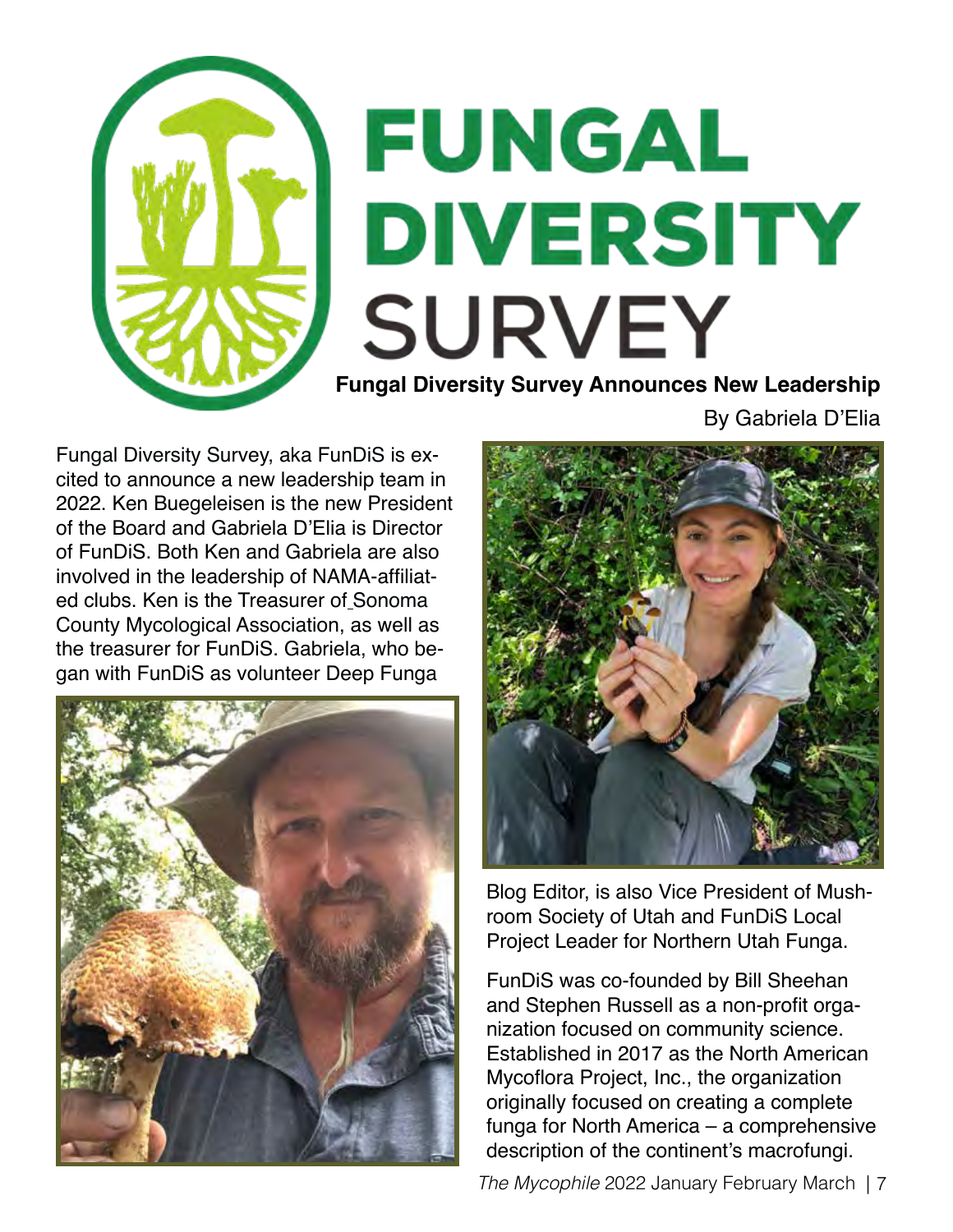

Sequencing and vouchering fungal specimens From those who volunteer with us to those was a central part of the work, with members of some 200 local projects sequencing more than 8,000 specimens from across North America. In 2020, the organization rebranded as FunDiS and sharpened focus to enlisting community scientists to help conserve fungi and their habitats.

Now, FunDiS celebrates another milestone: a transition of leadership to a new generation of mycophiles.

As we begin a new year, FunDiS is distilling a strategy that builds up our conservation programs of Rare Fungi Challenges and the **FunDiS Biodiversity Database and that works** to make data from these programs usable for action toward protecting fungi across North America.

The year ahead holds a mycelium's stretch of opportunity for conserving fungi and their habitats. Awareness of fungi as vital to planetary health is gaining momentum each day. FunDiS taps into this widespread fungal awakening by providing mycophiles the tools to contribute scientifically valuable data for protecting fungi.

**President Bill Sheehan and Vice President** Joanne Schwartz are stepping down from their officer and management roles, but will remain on the board to help with the transition and fundraising. FunDiS is honored to have a team of leaders and volunteers, past and present, who are such dedicated friends of fungi.

who share their high quality observations for our conservation programs, we are grateful for your help. Protecting fungi and their habitats is much more powerful with the support of you dedicated mycophiles. We look forward to the years ahead.

If you'd like to stay connected to our conservation efforts, check out our website, [www.](http://www.fundis.org) [fundis.org sig](http://www.fundis.org)n up for our Funga Decoded [Newsletter,](https://fundis.org/resources/) https://fundis.org/resources/ email-list and follow us on [Facebook,](https://www.facebook.com/fungaldiversitysurvey)  [Instagram,](https://www.instagram.com/fungal-diversitysurvey/) or [Twitter.](https://twitter.com/)

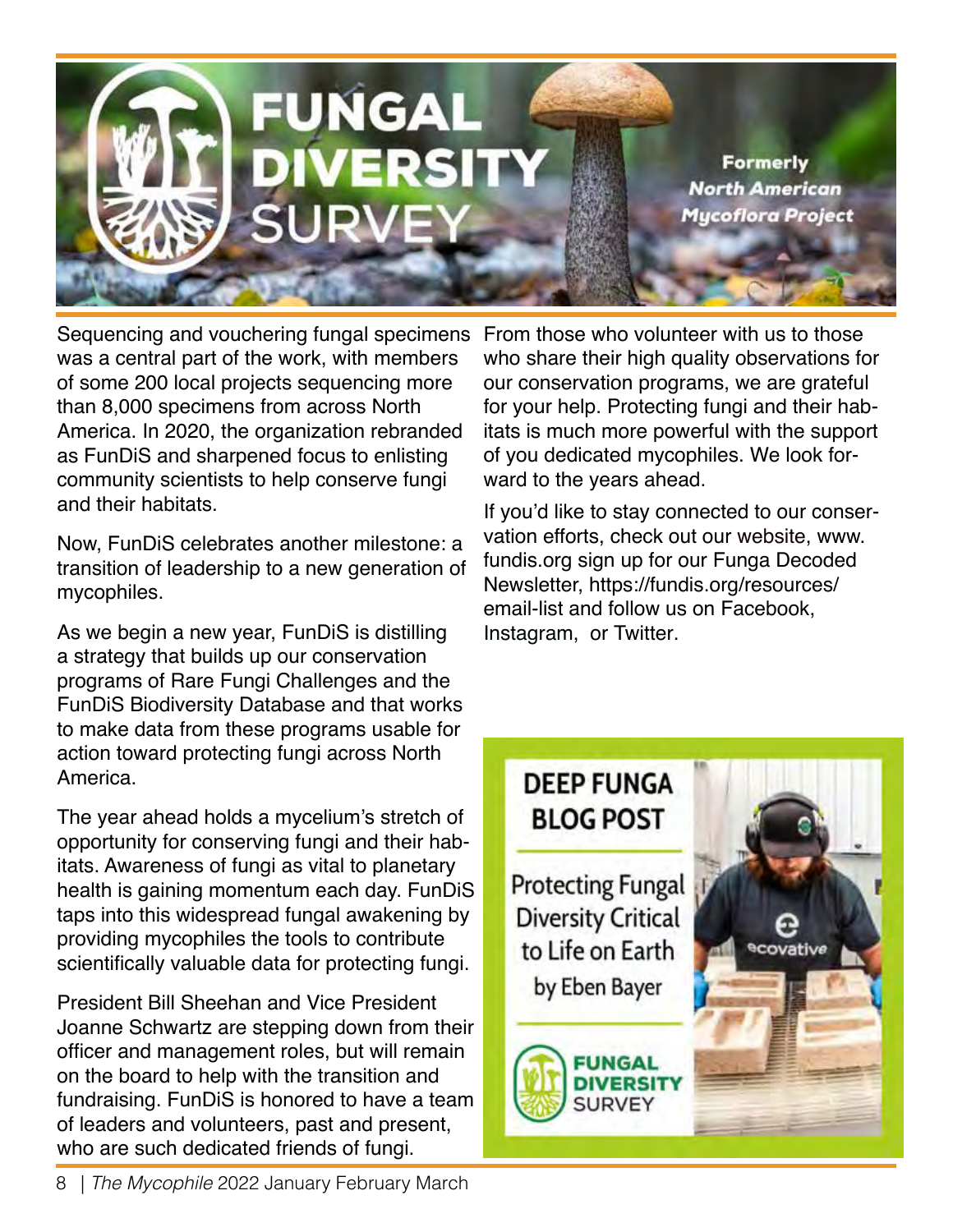

The West Coast Rare Fungi Challenge was launched in Fall 2020 with the support and collaboration of mycologists and conservationists, and has generated a significant number of notable observations. Anyone can make observations that are valuable to science and conservation, helping us understand the seasonal fruiting patterns, geographic distribution, and actual rarity of a select number of mushrooms.

The challenge is continuing for year 2 and we are finding LOTS of *Bondarzewia occidentalis*, a polypore in the Russulales that is apparently not rare at all, but may be threatened by habitat loss. We also have found four *Dictyocephalos attenuatus* (same place in Wyoming as last year), and fewer *Stereopsis humphreyi* and *Pachycudonia spathulata* than last year. Of the ten species that were just added to the

challenge in 2021, we have found one *Arrhenia lobata*, two *Pseudaleuria quinaultiana*, and in spring 2021 eight *Hygrophorus goetzei*!

One of the mushrooms just added in 2021 is Dendrocollybia 'pycnoramella', a species that is still being described, so it is not searchable in iNaturalist yet. For that reason, the iNaturalist WC Challenge project settings capture all observations of the genus Dendrocollybia, and we volunteers pick through and search for ones that look like they're covered with short, peg-like bristleSo far we have not found D. 'pycnoramella'! [Link to iNaturalist project](https://www.inaturalist.org/projects/fundis-west-coast-rare-fungi-challenge-ef75a1f8-d488-48f4-ae6c-d0a8c64a9fb3) 

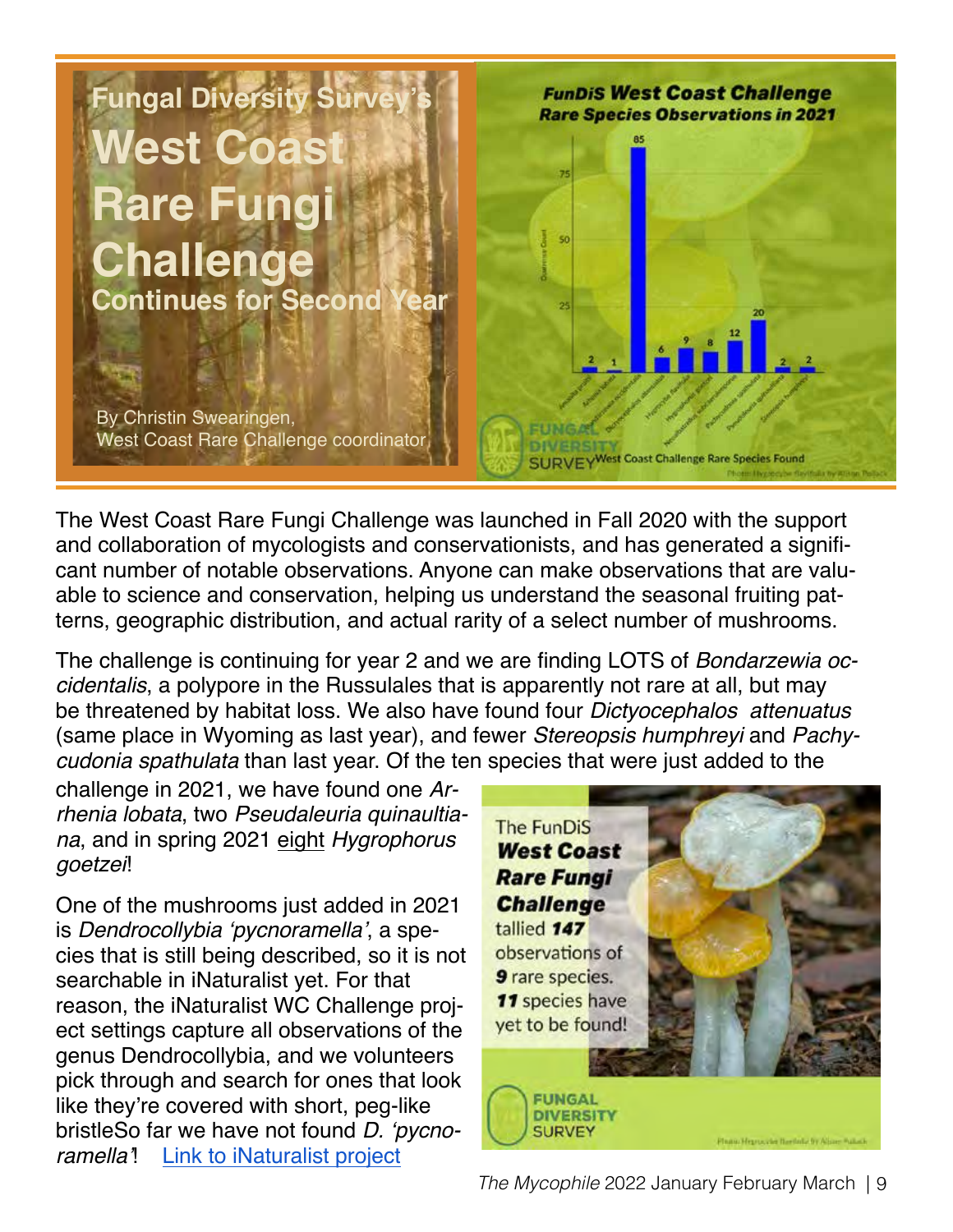## **How can you participate?**

- 1. Decide which of the [fungi on the list](https://www.inaturalist.org/projects/pilot-fundis-west-coast-rare-fungi-challenge-20-21) might be growing in a habitat where you live or where you are planning to visit.
- 2. [Check the FunDiS WC Challenge](https://fundis.org/protect/take-action) Webpage for trifold species pamphlets and other educational flyers to print and take into the field with you, or have the info handy on your phone.
- 3. If you think you've found one of the Rare Fungi, you should follow the steps on the pamphlet. The first step is to make a high quality observation in iNaturalist. Observations should include photos from several angles, the location and description of the habitat where you found the mushroom. You can also [email us at WestCoast\\_rare@fun](mailto:WestCoast_rare@fun-dis.org)dis[.org.](mailto:WestCoast_rare@fun-dis.org)
- 4. We'd love it if you tag us on *Insta*gram with a picture of your find at #westcoastrarefungi. A story of how you found it would be even better!
- 5. We are also very interested in the other fungi that you might come across in these habitats. We encourage you to contribute to the [FunDiS Biodiversity Database on](https://www.inaturalist.org/projects/fundis-biodiversity-database) iNaturalist, and share your high quality observations there. Instruc[tions are here.](https://www.inaturalist.org/projects/fundis-biodiversity-database/journal/60360-welcome-to-the-fundis-biodiversity-database)

#### We added 10 new species to the **West Coast Rare Fungi Challenge**



Creating a list of 20 rare, threatened, or underdocumented species for you to help us find!



As always, it's important to have a collecting permit for areas where collecting is restricted. Areas where a permit or permission is needed include private land, all National Parks and Monuments, as well as some land managed by agencies such as the US Forest Service and Bureau of Land Management.

The Rare Fungi list has been compiled by mycologists Noah Siegel, Else Vellinga and Bitty Roy.

Thank you if you've already submitted observations or helped with ID! We are so excited to see what you find as the southwestern states enter their peak mushroom season. Follow us o[n Facebook](https://www.facebook.com/groups/fungaldiversitysurvey/) and [Insta](https://www.instagram.com/fungaldiversitysurvey/?hl=en)[gram to](https://www.instagram.com/fungaldiversitysurvey/?hl=en) see what others are finding.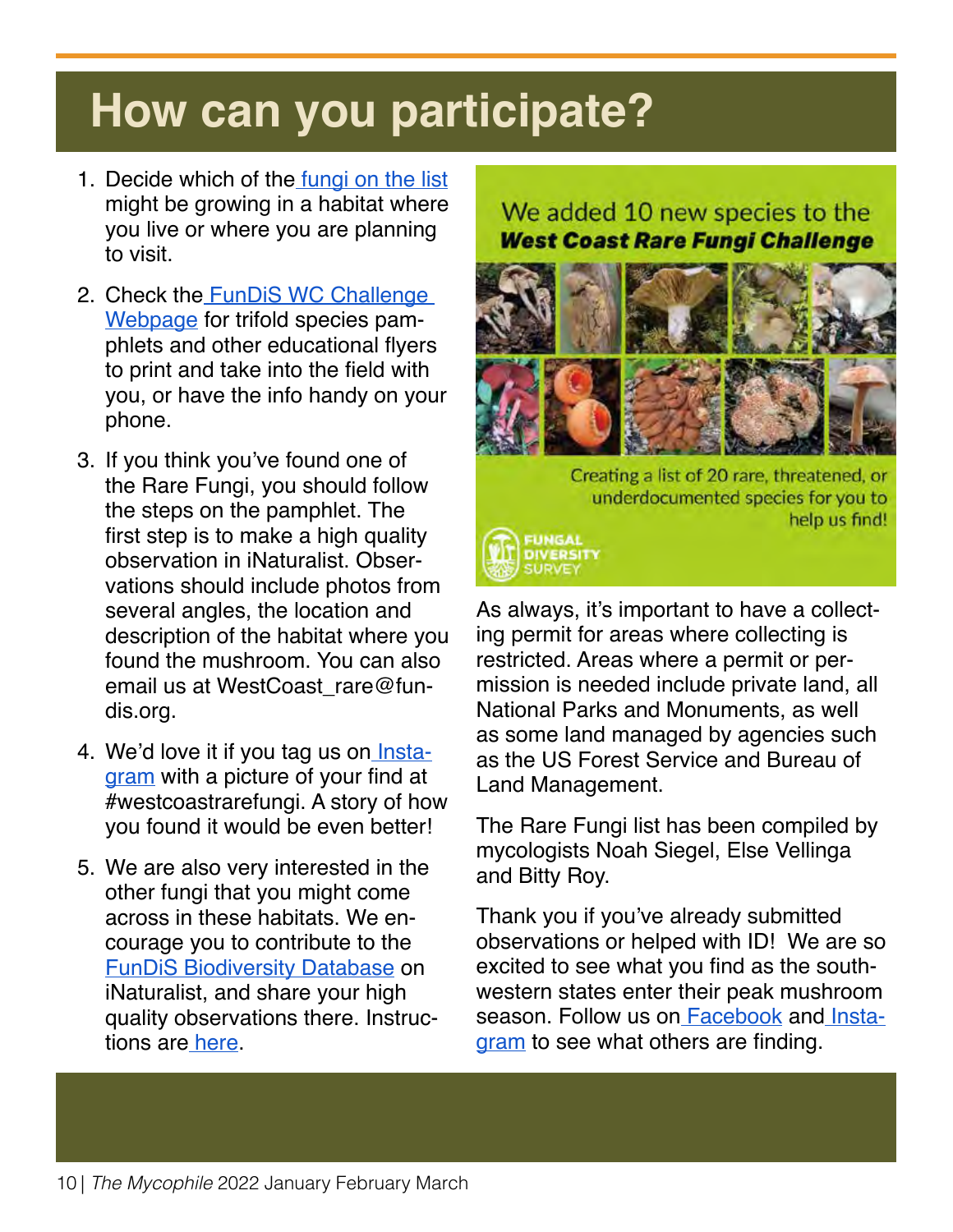## **Marek Turowski Memorial Scholarship**



Marek with basket of B. edulis, Photo by Kathy Yerich

In 2017, the Minnesota Mycological Society [\(MMS\) and NAMA lost one of its most dedicat](https://minnesotamycologicalsociety.org/)ed and beloved members, Marek Turowski. We mourn not only the loss of Marek's great knowledge, which he willingly shared with others, but also his spirit, and love of the camaraderie of mushroom hunting (and eating)! (The original rememberance of Marek can be found on page 8 of the JulyAugust Mycophile, [https://namyco.](https://namyco) org/docs/MycophileJulyAugust2017.pdf

During his courageous battle with cancer, one of Marek's goals was to attend the 2017 NAMA foray held in Cable, Wisconsin. Unfortunately, he was not able to fulfill that wish.

The MMS wanted to encourage and inspire its members to enjoy mushrooms and the international community of educators and enthusiasts as Marek did by giving them a chance to participate in NAMA's Annual Foray by way of a scholarship. Each year, this scholarship enables at least one MMS member to attend in Marek's honor.

Applicants submit a short essay, describing how attending the foray will enhance their knowledge, understanding and experience of mushrooms and the greater mycological community. The board votes on the winning essay, which is then shared in the MMS newsletter.

Each year at least one recipient is chosen to receive a one-year membership to the North American Mycological Association (NAMA) and paid, priority registration for the NAMA Annual Foray, which includes all lectures and field trips, plus room and board. The participant is responsible for travel to the foray location from their home. The essay following this article, is from Rose Maney, one of MMS' two 2021 winners.

After the foray, the winning participant also shares a recap of their experience through a presentation at a club meeting and a brief article or photos for the newsletter. To date, MMS has awarded five individual scholarships and enjoyed just as many thoughtful presentations with amazingly fresh perspectives on the event!

If you are interested in setting up a NAMA scholarship opportunity for your NAMA-affiliated club, but would like help, please email Kathy Yerich at [marketing@namyco.org](mailto:marketing@namyco.org)

#### **Marek Turowski Memorial Scholarship Winner Rose Maney**

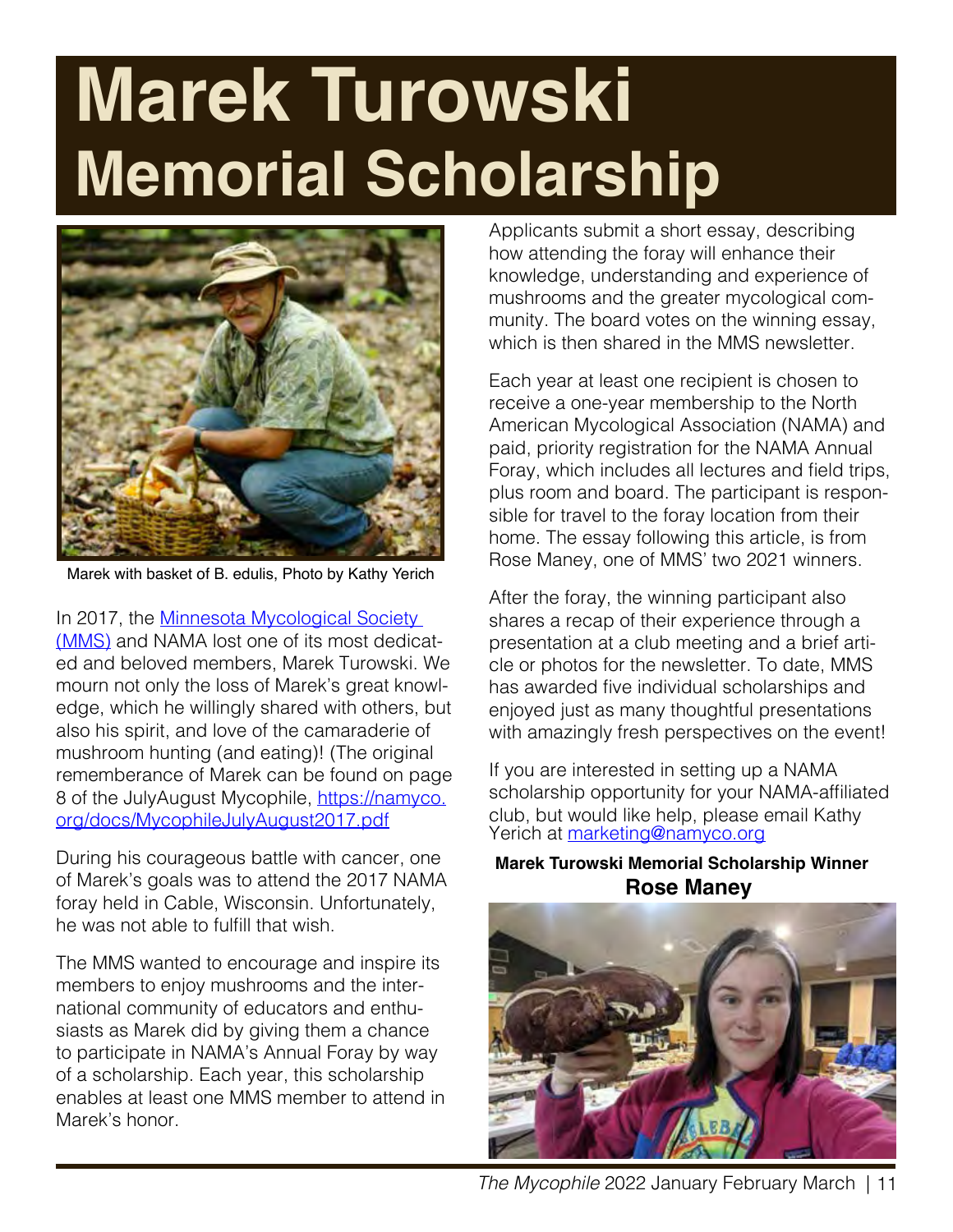### **I LOVE STUDYING MUSHROOMS by Marek Turowski Scholarship Winner Rose Maney**

I enjoy learning about mushrooms because they reignite that childlike sense of wonder we all once had for the world around us. Some of us had our interest in nature snuffed out when it became something we needed to memorize for a test, something that science already knew everything about, so there was nothing left to explore. For others it faded with time, or stemmed from a physical disconnect from nature itself/ Nature Herself.

But mushrooms change all that. Because when you tell a grown-up that mushroom spores can survive in the vacuum of space, or that some of these seemingly passive organisms can actually eat other living things, you get a real reaction. Teach them how to spot even the easiest edible and they'll proudly show off to their friends. And like the mycelial network that nourishes trees and helps them communicate, the sheer weirdness and mystery of mushrooms can connect us all in appreciation of how wonderful and strange the world around us is.

And that's why I enjoy learning about mushrooms so much – because as an educator, when I share my knowledge with others, I get to share in that spark of joy that comes with rediscovering a sense of wonder toward the natural world. It's a world that we're a part of, though we tend to forget that. I love learning about mushrooms because you never stop learning, no matter how many forays you attend or books you read. There will always be new shapes, colors, mysteries, and impossible yet true discoveries to share in.

I love studying mushrooms because I get to share with others that sense of meditation when searching for them in the woods, or the chance to feel like a mad scientist when attempting to

grow your own for the first time. I love knowing that I can give the gift of wonder by sharing my education with others, and seeing how it can bridge the gap between kids and adults, between science geeks and a curious public.

Being able to attend the North American Mycological Association (NAMA) Annual Foray would better equip me as an educator to be able to communicate and to pass on my understanding of mycology to the general public, or even those at Minnesota Mycological Society. The opportunity to earn from some of the country's best teachers would allow me to become a better mushroom educator in my community, and having the experience of attending forays in a biome I've never visited would grant me a deeper understanding of how mushrooms contribute to different ecosystems.

I've done everything I can to learn about mycology so I can be a good educator, from taking the Cornell Small Farms classes on Woodland Mushroom Cultivation and Indoor Specialty Mushroom Production, to signing up to be part of the Community Mushroom Educator Network. I've attended countless lectures and even grown my own mushrooms!

The opportunity to attend the NAMA Foray would allow me to take the next step in my understanding of mycology and enable me to gain the confidence and expertise to better contribute to the mycological community here in Minneapolis.

Aside from all that, the scholarship would mean the world to me because I'm working for AmeriCorps and my stipend doesn't allow me to be able to afford the full cost of educational trips like this one. Experiencing a NAMA Foray would be an amazing chance for me to grow as an educator and mushroom advocate.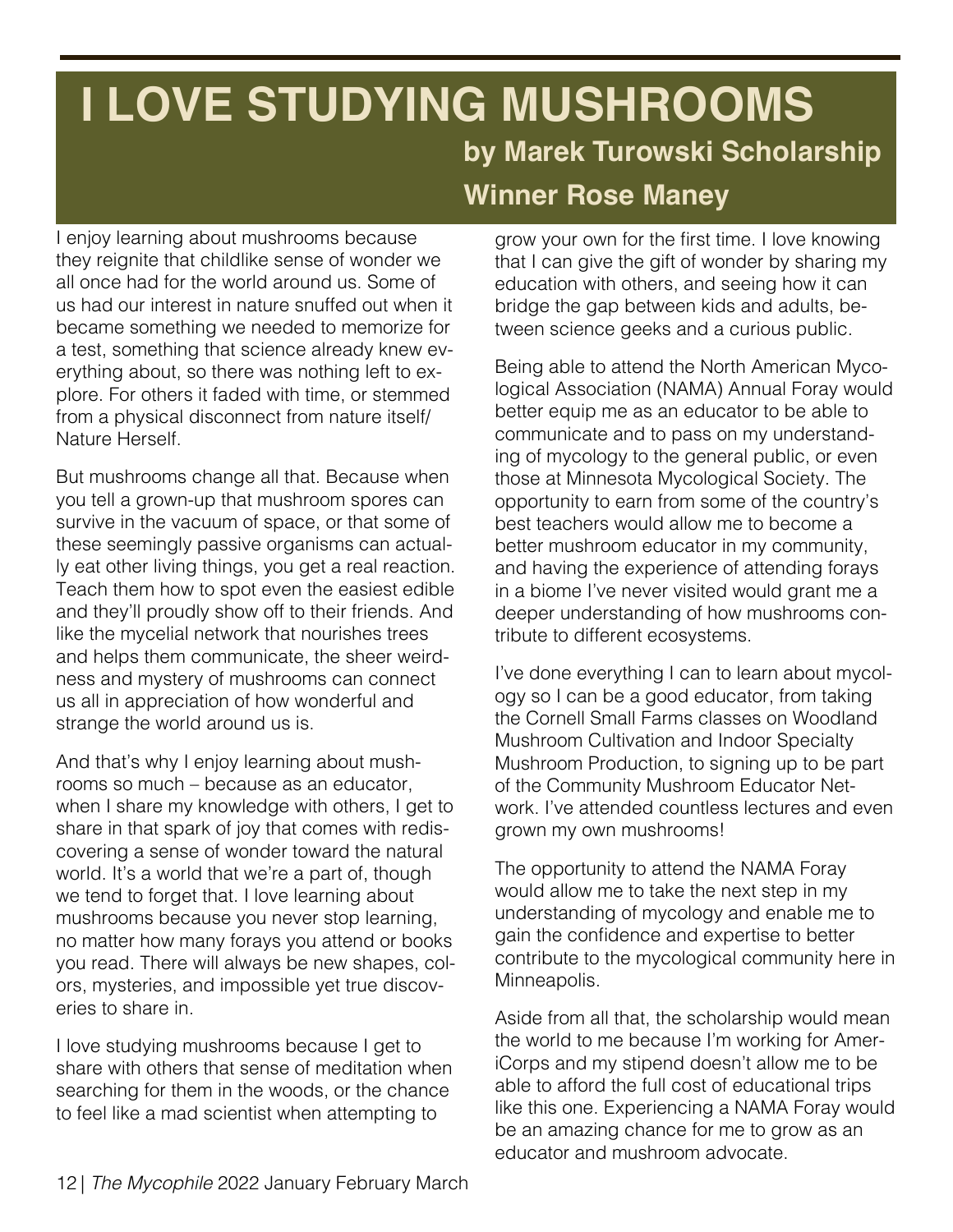## **Mycopreneur Podcasts**

By Dennis Walker



*Mycopreneur* Podcast is a global community spotlighting fungi entrepreneurs operating in different sectors of the mushroom universe. Since launching in January 2021, *Mycopreneur Podcast* has featured 45 fungi entrepreneurs from 12 countries that represent niches such as mycomaterials, mycoremediation, multinational commercial cultivation, psychedelic therapy, and mushroom grow bag manufacturing among others. The podcast has spawned a global community and several fresh mycopreneurial ventures, and has given rise to the inaugural Mycopreneur Incubator happening in-person in San Cristobal de las Casas, Mexico, from January 26 to February 1, 2022.

*Mycopreneur* Podcast is hosted by Founder and Creative Director Dennis Walker, who is a member of the [San Diego Mycological Society.](http://sdmyco.org/)  [http://sdmyco.org/ De](http://sdmyco.org/)nnis has an academic and professional background in Multimedia Production and has been fortunate to travel the world in pursuit of fungi knowledge and the people trading and leveraging it.



*Mycopreneur Podcast* host Dennis Walker gets up close and personal with a curious family of fungi growing on a fallen tree branch in the Lacantún River of Chiapas, Mexico

From the [Telluride Mushroom Festival](https://www.tellurideinstitute.org/telluride-mushroom-festival/) to the Andean Rainforest of Colombia, from the rolling hills of County Wicklow, Ireland to the Limestone Karsts of Vang Vieng, Laos, Dennis continues to plan his life and professional career around the study and documentation of fungi and the many diverse people who share his fascination and devotion to [Funga.](https://podcasts.apple.com/us/pod-cast/mycopreneur/id1550343391) 

Below is an excerpt from Episode 1 of Season 2 of *Mycopreneur Podcast*, released on January 6, 2022 and featuring Sophie Strand, an intersectional eco-storyteller based in the Hudson Valley, New York. Sophie walks us through her upbringing among the vibrant ecosystems of upstate New York, where mycorrhizal fungi and bird song helped frame her thinking about humanity's place in the living, breathing world of nature.

**Dennis:** How has your fascination with fungi helped to shape your creative process and your direction as a professional writer?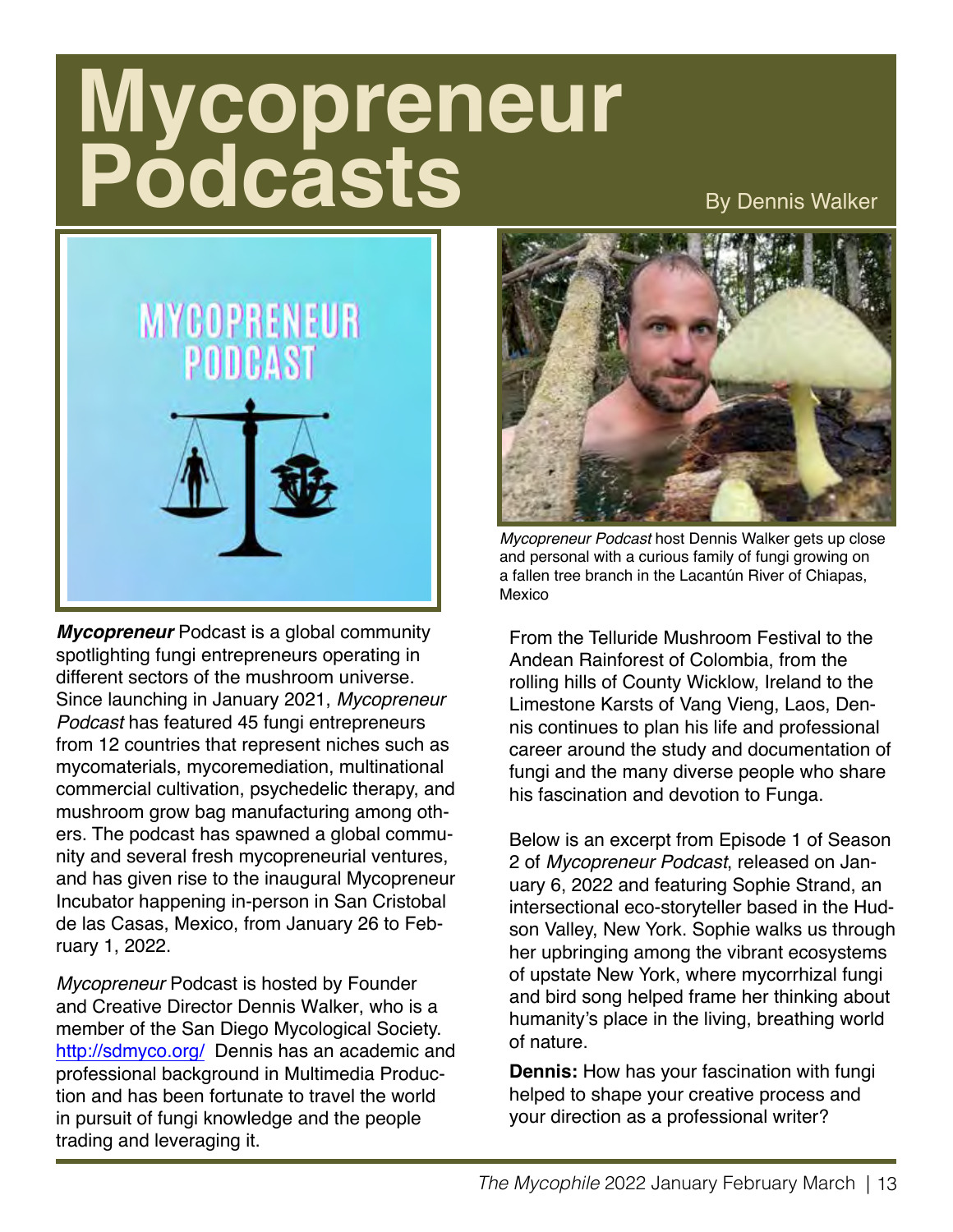

**Sophie:** It's funny. I wrote a book about fungi for a short project my senior year in college and my professors were very, very excited about it and I tried to sell it afterwards. And fungi were not hot then. No one thought they were cool and no one wanted my book. So I kind of shoved it away. And that was years ago, and then about a year ago I was like, you know, I think I'm ready to return to this thinking and into this idea of mythology and fungal connections, and how can we use that to compost our stories right now when we're trying to enter the human? And think more like ecosystems and less like individuals? And at that moment, I would say all my planning and how my writing happened went out the door and I started producing probably like 2000 words a day every single day until today. And it's been just a little bit like a possession experience.

**Dennis:** There's this myth of the creative lone genius, right? A myth that says you go out to the woods alone and you get this divine download, and then that is how creative geniuses are born. But I think there's evidence that most "geniuses" or people who produce great works are connected to community. How did you find your community and how has that community shaped your work?

**Sophie:** Well, I think I'll start with my favorite

example, which is I always have felt like an exile to a certain extent because I'm disabled and I'm a survivor of early abuse. So those things have always made me feel like I'm outside of certain discussions or experiences, but especially because I've gone in and out of critical illness in my life. I've oftentimes identified with ghost pipe, a mycoheterotrophic plant, which depends completely on *Russula* or *Lactarius* mycorrhizal fungi to support it and to nourish it. It is totally relationally constituted; it can't take care of itself. We are created by community. Yet there is no lone genius. There is no ghost pipe without its fungal plug-in. And so for me, I've always really known that. If fungi teach us anything, it's to get involved. It's to follow our appetites and our desires and see where they take us.

**Dennis:** I'd love to touch base about your forthcoming book of essays titled *The Flowering Wand: Lunar Kings, Lichenized Lovers, Transspecies Magicians, and Rhizomatic Harpists Heal the Masculine* due Fall 2022 from Inner Traditions. I'd love to hear about how the idea for this particular book was shaped, and what you can share with us about writing this book. [https://www.innertraditions.com/?gclid=Cj0KC-](https://www.innertraditions.com/?gclid=Cj0KC-QiA8vSOBhCkARIsAGdp6RQ6h1xlhwhCcrUI-9CU2Sh92hUwS1Nbz-806S0_yvgRqJWD2p-S7IvF4aArYTEALw_wcB)QiA8vSOBhCkARIsAGdp6RQ6h1xlhwhCcrUI-[9CU2Sh92hUwS1Nbz-806S0\\_yvgRqJWD2p-](https://www.innertraditions.com/?gclid=Cj0KC-QiA8vSOBhCkARIsAGdp6RQ6h1xlhwhCcrUI-9CU2Sh92hUwS1Nbz-806S0_yvgRqJWD2p-S7IvF4aArYTEALw_wcB)[S7IvF4aArYTEALw\\_wcB](https://www.innertraditions.com/?gclid=Cj0KC-QiA8vSOBhCkARIsAGdp6RQ6h1xlhwhCcrUI-9CU2Sh92hUwS1Nbz-806S0_yvgRqJWD2p-S7IvF4aArYTEALw_wcB)

**Sophie:** I finished writing this book, which had been about Rabbi Yeshua and Mary Magdalene and rewilding Second Temple Period Palestine and Folk Judaism. So I've been really interested in how patriarchy has been conflated with masculinity. But masculinity pre-patriarchy wasn't necessarily a dominator. Bad things, like is there a way to go back and look at myths and stories and folklore and kind of compost them with modern science and philosophy and see if we can get something more ecologically resonant and more generous to men or to people who identify with some kind of threat to masculinity. Because gender is not biologically determined, it's just a cultural costume we put on. We should address how it's operating.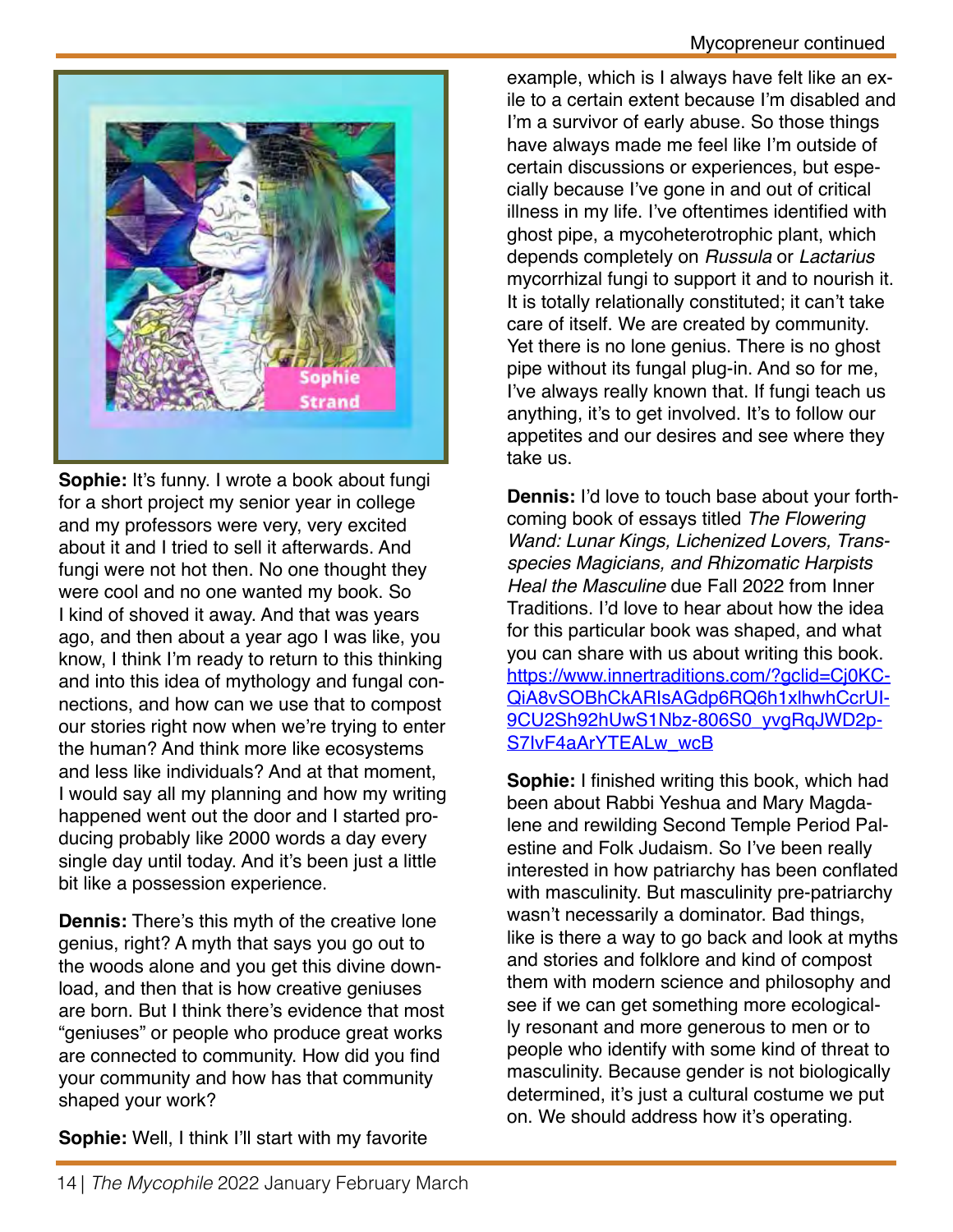And this book that I had written about Rabbi Yeshua wasn't selling, so I started to just kind of write about all the research I'd done just thinking about, like, can we "rewild" stories of masculinity? And Dionysius had been a big research point for me because I always saw Dionysus as being on a rhizomatic continuity with Jesus.

I'd been thinking about myths as being fruiting bodies, mushrooms above ground representations that look like individuals but that are really just reproductive events to sporulate underground. So Dionysus and Orpheus and Yeshua (Jesus) are all mushrooms of the same mythic mycelium that probably predates patriarchy. And I posted this stuff online. I kind of was just like, What if I wrote about this online and people loved it?

And then when my editor found me, I wrote the book in three weeks. It was crazy. It was an out-ofbody experience. I also wrote it in conversation with other people; I posted it online. People would correct me and come back, tell me what they wanted me to write about and research. It was like it was not a solitary experience. It was like a party.

Dionysus has been submitted to a smear campaign by the Romans who are scared of him. He was a pre-Roman god because he inspired Spartacus and revolt against the imperial regimes. So you see, he's seen as the god of party, but he's also a god of the tools that dismantle the master's house; he's the invasive species, the fungi that come in and digest things from the outside.

So the writing of the book was kind of like a party, and then my editor found me through social media. I'd been trying to sell my novel through my agent and the very traditional way, but then I ended up selling my novel through social media - which is amazing and just crazy!

# **Book Review**



**Alan E. Bessette, Dianna G. Smith and Arleen R. Bessette**

University of Texas Press 2021, The Corrie Herring Hooks Series

ISBN: 978-1-4773-2272-7 448 pages, hardcover \$65.00 USD

#### **Reviewed by Michael W. Beug**

Contents: The 22-page Introduction describes the area covered by the book; defines polypores with their macro and micro characteris-

tics along with a history of their evolution, their nomenclature and taxonomy, historical and contemporary uses; polypore and host tree evolution; forest regions; types of fungal decay; collecting and preservation guidelines; tips on identification and how to use the book and its keys. Pages 25 through 57 are devoted to dichotomous keys. Species descriptions and mushroom photos are contained on pages 59 - 381. Appendices cover microscopy, chemical reagents, how to make a spore deposit, the medicinal uses of polypores, and classification of species. Additional back matter includes a glossary, bibliography, author background, illustration credits, an index to common names and an index to scientific names.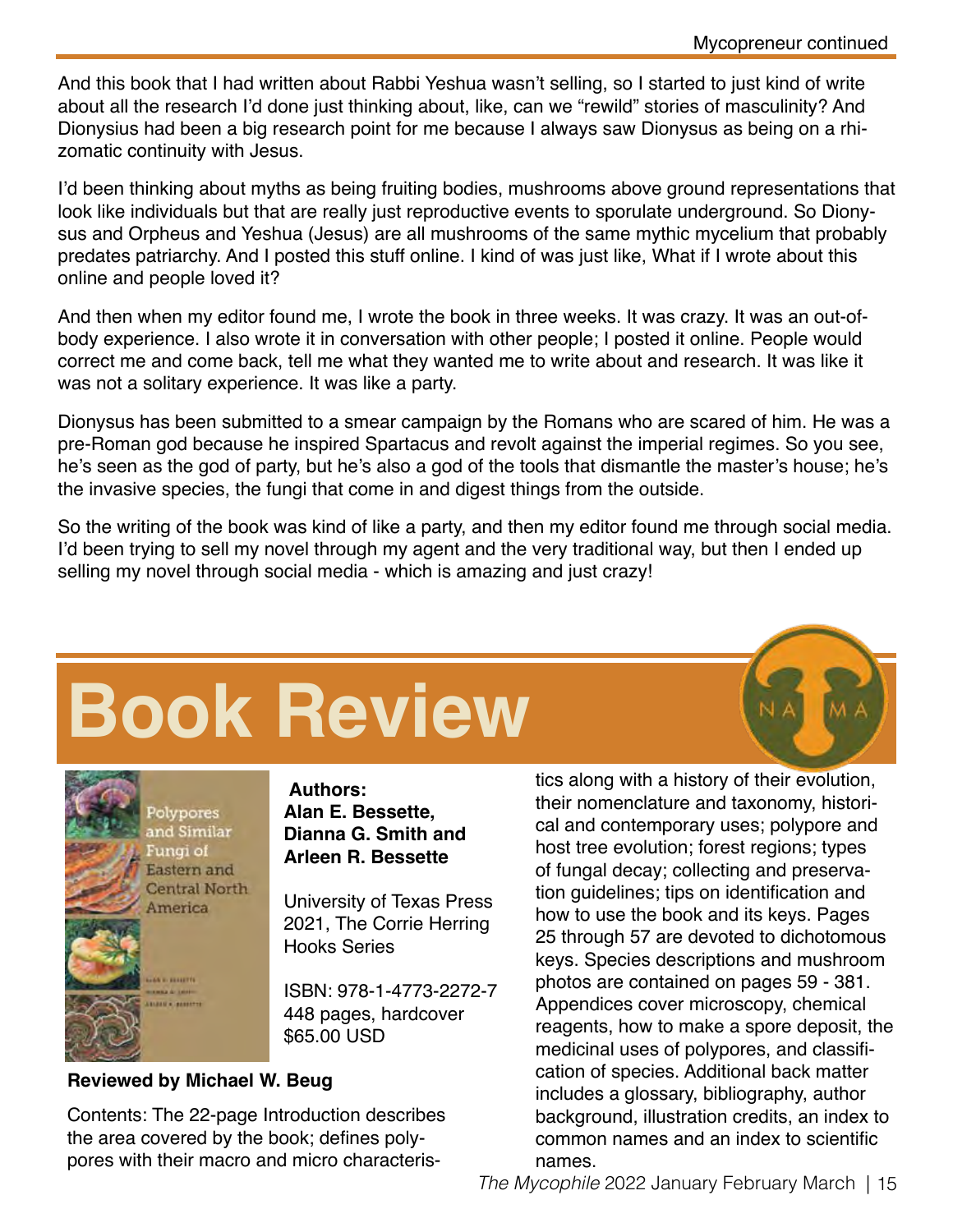Overall, this is a beautiful, well written, informative and much needed book, the first Eastern and Central North American polypore book in color. Many of the included species are also found in the western half of North America, so this book will have broad appeal. The language is clear, with a minimum of technical jargon so this book is approachable by users of all levels. I particularly enjoyed the introduction, especially the section on fungal evolution. I learned a lot from the appendices, especially the one on medicinal uses of polypores (even though I am more liberal in my approach to potential medicinal applications). Most of all, I value having a book that updates the naming of mushrooms resulting from progress in sequencing the DNA of many of our polypores and the recognition by the authors that theirs is just a snapshot in time of a rapidly changing nomenclatural and taxonomic landscape. A lot has changed since the publication of the long out-of-print two-volume work, *North American Polypores*, R.L. Gilbertson and L. Ryvarden (1986).

I found the descriptions to be clear and concise, though at times would have appreciated more detail. For example, a good way to distinguish *Fomitopsis mounceae* from *Fomitopsis ochracea* is to hold a match to the colored edge near the margin. *F. ochracea* will char, while *F. mounceae* will melt or boil (do this at home, not in the woods).

The names the authors used were largely in agreement with the currently accepted names listed in Index Fungorum, though there were a few exceptions that puzzled me. For example, the authors chose to use *Fomes excavates* (Berk.) Cooke 1885 instead of what Index Fungorum accepts as the proper (and commonly used) name *Fomes fomentarius* (L.) Fr. 1849. Also, according to Index Fungorum, the accepted name for *Trametes cinnabarina* (Jacq.) Fr. Is *Pycnoporus cinnabarina* (Jacq.) P. Karst. *Truncospora ohiensis* (Berk.) Pilat is back to *Perenniporia ohiensis* (Berk*.*) Ryvarden.

16 | *The Mycophile* 2022 January February March The color photos are beautiful, generously sized, and usually provide a clear view of both the upper and critical under surfaces of the polypore. However, in a few cases of wide-spread species, the image chosen is not typical of the species as I know it. The illustration of *Fomes excavates* is particularly beautiful but sufficiently distinct from what I know as *Fomes fomentarius* that I initially thought that we were talking about two distinct species, not two different names for the same species. The *Trametes ochracea* image is also quite different from what I expect based on our western material going by the same name. Indeed, one value of this new polypore book is that it might help us uncover additional cryptic polypore species when a western armchair mycologist (like me) does not recognize an eastern or midwestern polypore going by the same name as a familiar species. *Fistulina hepatica*, as illustrated by Bessette *et al.,* is far brighter red than any *Fistulina hepatica* I have ever seen. *Albatrellus ellisii* as illustrated on page 62 is very different in color from photos I and others have taken of this same species. Are we talking about the same thing? I am also curious about Albatrellus confluens. This is a European species. Is the eastern species the same? Curiously, I have very recently learned that our western bright blue *Albatrellus* flettii (a species where the blue fades in age), is a genetic match to the European Albatrellus confluens, a species that is never blue. The color of *Ganoderma applanatum* as illustrated is brighter than I expected based numerous western collections, collections that look closer to *Ganoderma megaloma*. Do we have multiple species? The authors recognize that this specific issue is a question in need of resolution. Is the reddish-brown *Jahnoporus hirtus,* shown on page 204 and a species reported to have an indistinct odor, the same as our western *Jahnoporus hirtus,* which is brown to gray-brown and often smells of iodine? The authors' description of *Laetiporus gilbertsonii* fits well with our western concept of this species, but their image is of a far more brightly colored specimen. Worth looking into? *Neolentinus lepideus* as illustrated by the authors neither matches their written description nor our western species going by the same name. Their chosen image for *Phaeolus schweinitzii* is clearly recognizable as a member of the five-species complex, but it would have been nice to have used more than one image to illustrate the range of colors found in this complex, especially given the huge amount of blank space on the two pages devoted to this spe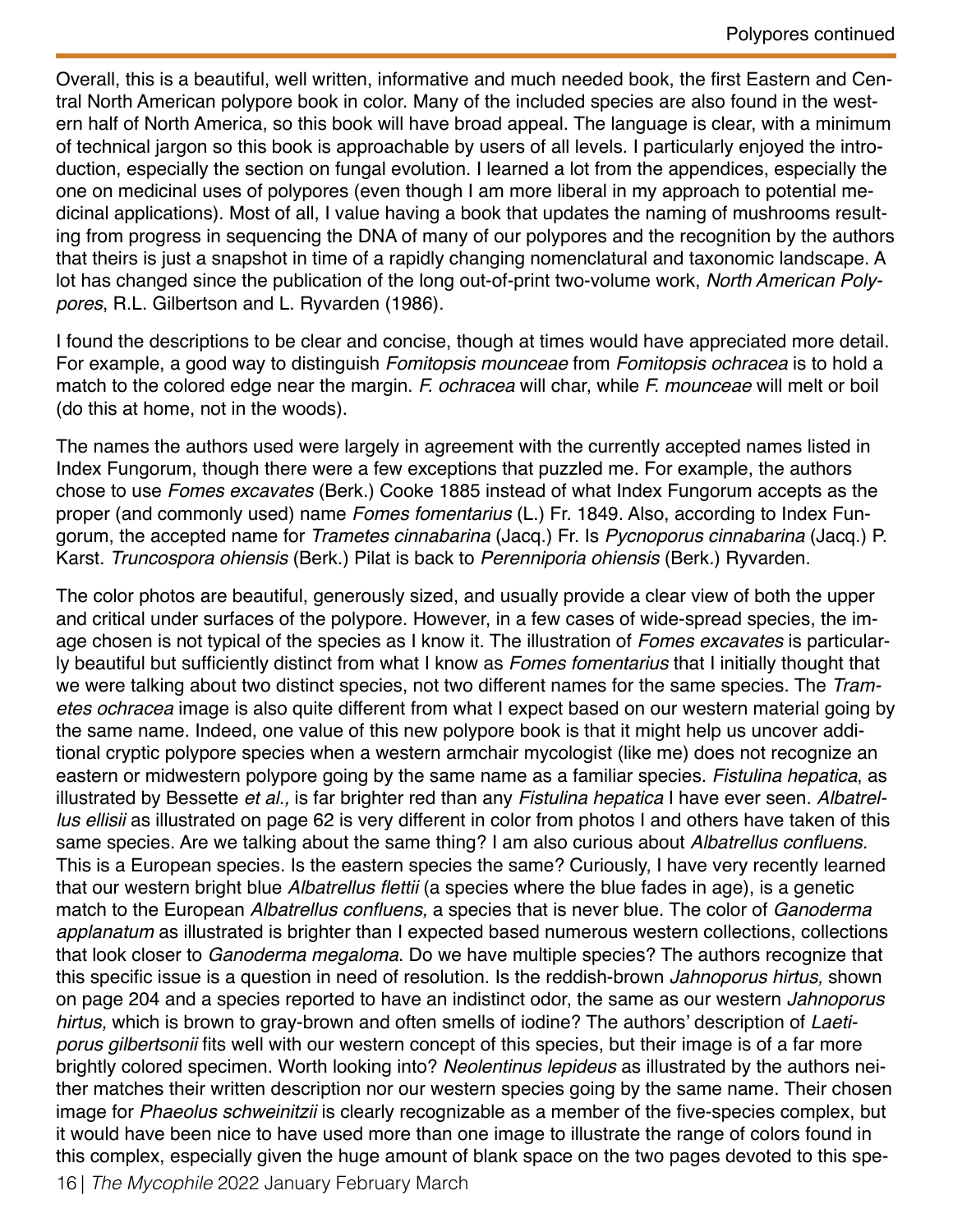cies complex. *Pycnoporellus fulgens* is another species I thought I knew well, but maybe I have never found young specimens like the ones shown.

We need to be prepared for ongoing changes and the authors clearly are alert to this issue. *Fomitopsis durescens* has just been changed to *Pilatoporus durescens*, a name proposed but not yet accepted at the time the authors were writing this book.

So far, I have skipped commenting on the keys. As a member of the Pacific Northwest Key Council since 1975, I have long been dedicated to writing and helping others write and revise keys to Pacific Northwest mushrooms. I am delighted to see that the authors devote 27 pages to detailed keys. The first page plus a bit of the second page of their key leads us to two distinctive species and 13 subkeys (Keys A through M). The keys are strictly dichotomous, like most botanical and fungal keys. All choices come in a, b pairs. Unlike many fungal keys, where a knowledge of the microscopic features is essential to proceed, the choices are based on visual characters and so the keys can be used by both novices and professionals. I liked their first and second pair of choices. Lead 1a takes the reader to Key A, a key for all species with a smooth fertile surface, while 1b leads to everything else. Then lead 2a splits out the species appearing to grow on the ground (Key B), while 2b leads to everything growing on any kind of wood. In testing out keys A and B (and C-M) I was pleased to note that usually when a choice was difficult for a reader to make, the authors had keyed out the species in more than one place. For example, if a species grows on hardwoods but sometimes also on conifers, it will appear in both the hardwood keys and the conifer keys. All good keys should use this double keying where appropriate.

Problems reared their ugly head with Keys C through M. Key C, for example, look very straightforward. The specimen must be poroid and never teethlike, or lamellate or labyrinthine. I would have stopped there with the lead and Key C would have been a substantial key with some significant branches in it. However, the authors limited this key to species with a fertile layer that was any shade of pink or bright yellow to dark red. I could live with that, except time and again I tried to key out a species with yellow, orange or red pores and it was not in Key C where I would have expected to find it. Similarly, I carefully read the descriptor for Key D and frequently tried to key out a species that I thought would be in Key D, but it was not present. Ditto for Keys E through L.

The keys would be much easier to use had the authors continued making the broad choices as they did in leads 1 a,b and 2 a,b. Instead, they resorted to heavy use of drop-out keys, where a distinctive species is described and then the next choice is often "not as above." Such a key is very tedious to wade through and requires exceptionally close reading to navigate. I will use Key M as an example. Lead 1a goes to a choice between two species. Lead 1b is "not as above." Lead 2a leads to one more species, while 2b is "not as above." Ditto for paired leads 3 a,b and 4 a,b. Only leads 5a,b take the reader to a choice that divides two clusters of species. Leads 6b, 7b, 8b, 9b, 11b, 12b, 13b, 14b, 15b, 16b, 17b, 18b, 19b, 20b, 21b, 22b are all once again "not as above," and this pattern largely continues through lead 42b (out of 44 leads in the key). I fear that most users would soon get so frustrated that they would just resort to thumbing through the pictures, a scenario neither I, nor the authors, desire.

To be clear, while I am disappointed with the keys, I love having the book. It is sorely needed, and anyone seriously interested in fungi should purchase this book no matter where they live. While many people may be reluctant to pay \$65, this book is worth at least twice that. Go for it!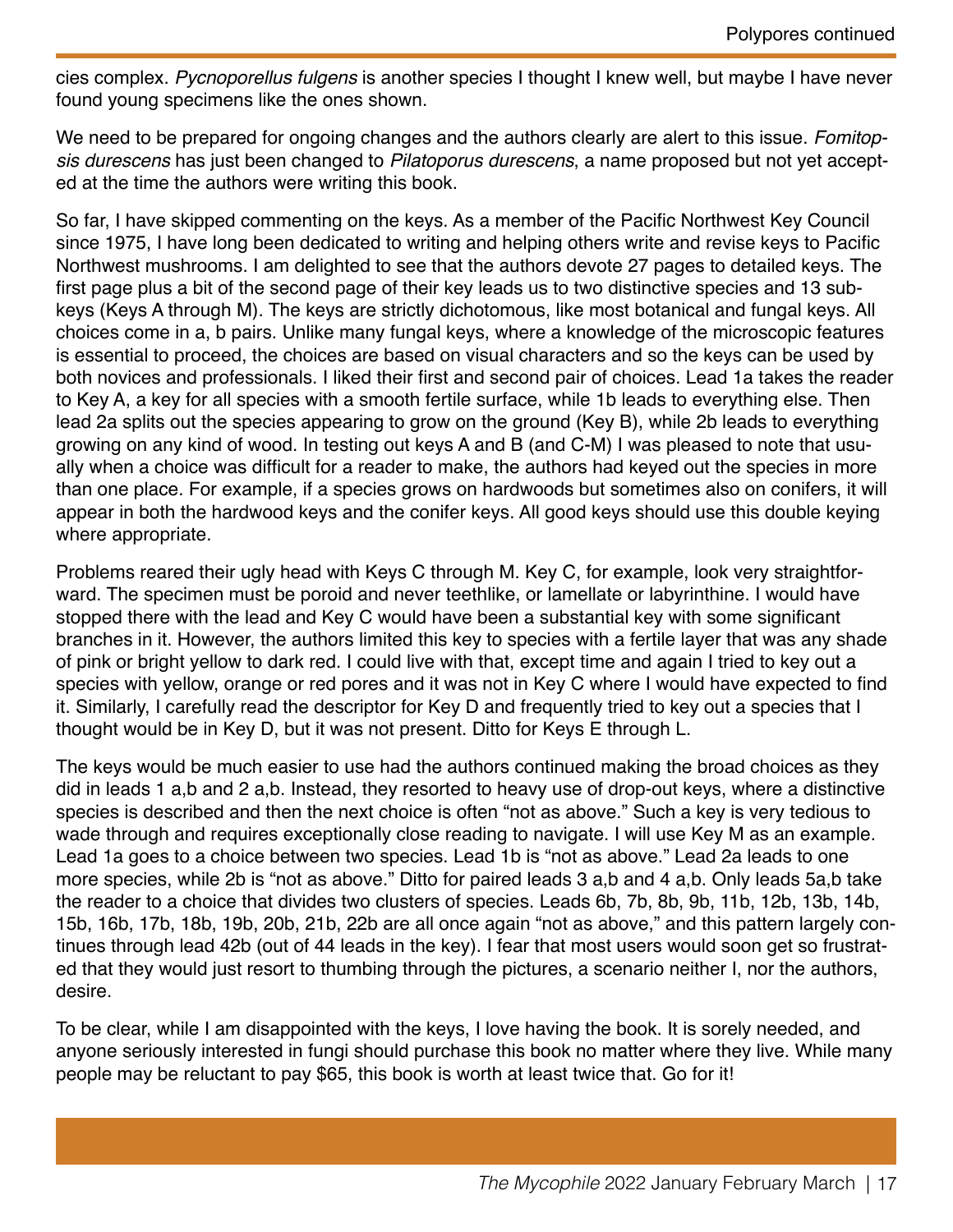

**by Karen Monger**

As a mushroom hunter, you likely already have an interest in finding what you seek. You use a set of clues—seasonality, geography or elevation, tree associates, guidebooks—to find culinary treasures or discover unknown species. If you are also a lover of art, the *Game of Shrooms* might be your next obsession.



Attaboy, image by Lena Reynoso

Game of Shrooms is a creative scavenger hunt, created by Daniel "Attaboy" Siefert ([https://www.ins](https://www.insta-gram.com/attayumfactory/)ta[gram.com/attayumfactory/\) in 2019 on a global scale](https://www.insta-gram.com/attayumfactory/)  after planting myco-art in assorted locations on his own for several years. "I started it myself just planting mushrooms. I was in a depression and I was trying to regain control of my inner mental narrative," says Seifert. "I was painting pieces of cardboard and Popsicle sticks and hiding them wherever I went. No matter how that day would go, I would know I was in control of what I was doing."

I spoke with Attaboy and my questions were, "Why mushrooms? NAMA folks are hunting mushrooms to eat, some hunt to photograph, some hunt for scientific reasons. What is it about mushrooms that inspire your art?" He replied, "My grandmother had a ceramic studio when I was small. I'd paint them and she would put them in her mushroom garden. Her kitchen and living room were pretty much mushroom-themed. I like that mushrooms are interconnected, mysterious, pop up in unlikely places



Myco-art by Stephanie Kilgast



overnight, that they are tasty, and that if you eat the wrong ones you will bleed from your eyeballs. I like the insane amount of variety. I like how they spread, the spores, the colors, and that they feed on dead